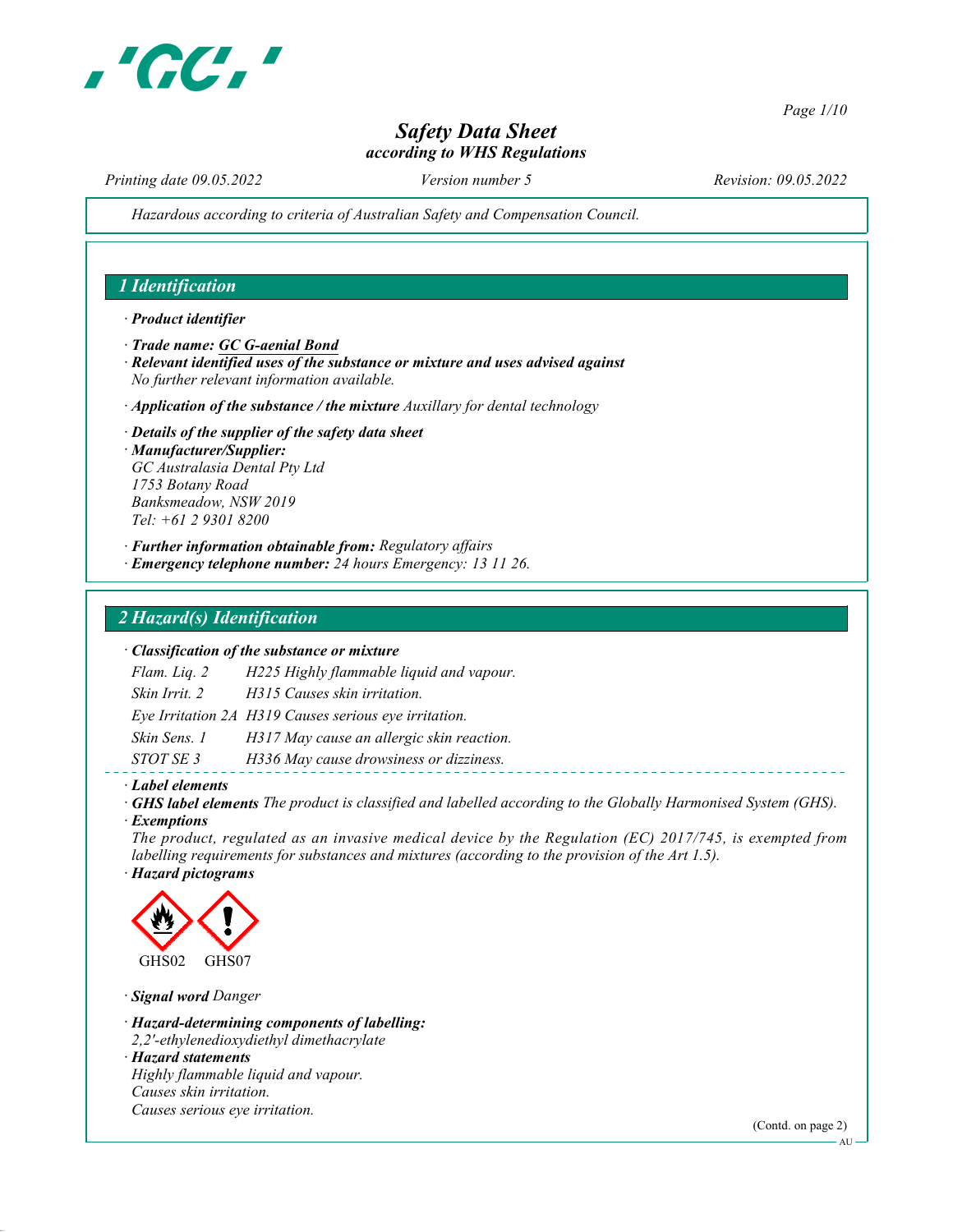Printing date 09.05.2022 Version number 5 Revision: 09.05.2022

Trade name: GC G-aenial Bond

(Contd. of page 1)

May cause an allergic skin reaction. May cause drowsiness or dizziness. · Precautionary statements Keep away from heat, hot surfaces, sparks, open flames and other ignition sources. No smoking. Wear protective gloves / eye protection / face protection. IF ON SKIN (or hair): Take off immediately all contaminated clothing. Rinse skin with water [or shower]. IF IN EYES: Rinse cautiously with water for several minutes. Remove contact lenses, if present and easy to do. Continue rinsing. Store locked up. Dispose of contents/container in accordance with local/regional/national/international regulations. · Other hazards · Results of PBT and vPvB assessment · PBT: Not applicable.

· vPvB: Not applicable.

# 3 Composition and Information on Ingredients

#### · Chemical characterisation: Mixtures

· Description:

Only substances required to be mentioned according to Annex II of regulation 1907/2006 are listed. Information on the other substances that may be present can be obtained upon request.

| · Dangerous components: |                                                                                             |                |
|-------------------------|---------------------------------------------------------------------------------------------|----------------|
|                         | $67-64-1$ acetone                                                                           | $25 - 50\%$    |
|                         | Flam. Liq. 2, H225; Eye Irritation 2A, H319; STOT SE 3, H336                                |                |
|                         | $1830-78-0$ 2-Hydroxy-1,3 dimethacryloxypropane                                             | $≥10$ - $≤20%$ |
|                         | Skin Irrit. 2, H315; Eye Irritation 2A, H319; STOT SE 3, H335                               |                |
|                         | 85590-00-7 methacryloyloxydecyl dihydrogen phosphate                                        | $5 - 10\%$     |
|                         | Skin Irrit. 2, H315; Eye Irritation 2A, H319; STOT SE 3, H335                               |                |
|                         | 109-16-0 $\left  2,2 \right\rangle$ -ethylenedioxydiethyl dimethacrylate                    | $2.5 - 5\%$    |
|                         | Skin Sens. 1, H317                                                                          |                |
|                         | 75980-60-8 diphenyl(2,4,6-trimethylbenzoyl)phosphine oxide                                  | $1 - 5\%$      |
|                         | Repr. 2, H361                                                                               |                |
|                         | · Additional information: For the wording of the listed hazard phrases refer to section 16. |                |

# 4 First Aid Measures

- · Description of first aid measures
- · General information:
- Immediately remove any clothing soiled by the product.
- If symptoms persist consult doctor.
- · After inhalation:

Supply fresh air. If required, provide artificial respiration. Keep patient warm. Consult doctor if symptoms persist. Take affected persons into fresh air and keep quiet.

· After skin contact:

- Immediately wash with water and soap and rinse thoroughly.
- Seek medical treatment.
- If skin irritation continues, consult a doctor.
- · After eye contact:
- Protect unharmed eye.

(Contd. on page 3)

AU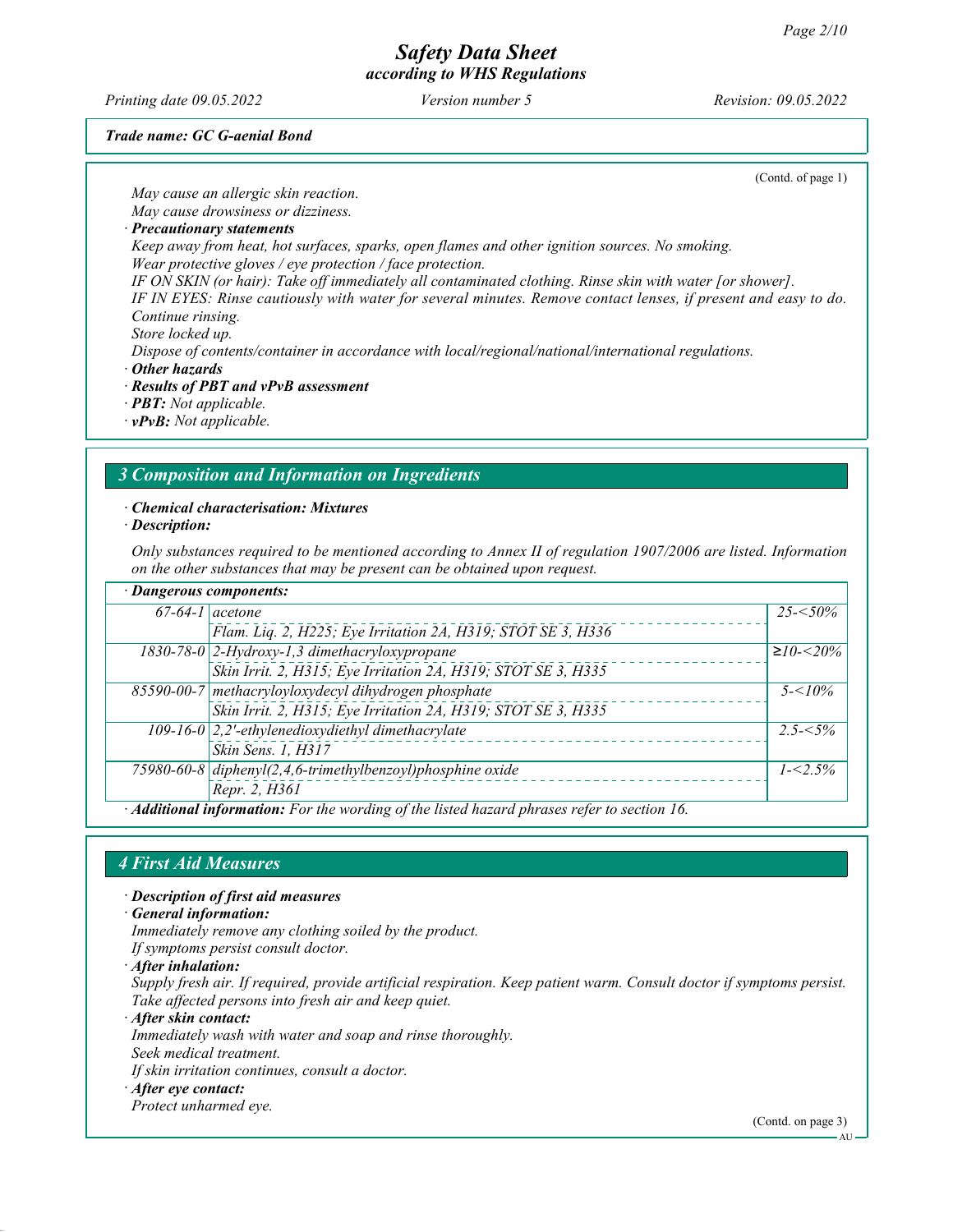Printing date 09.05.2022 Version number 5 Revision: 09.05.2022

(Contd. of page 2)

Trade name: GC G-aenial Bond

Rinse opened eye for several minutes under running water. Then consult a doctor.

· After swallowing:

Rinse out mouth and then drink plenty of water.

If symptoms persist consult doctor.

· Information for doctor:

- · Most important symptoms and effects, both acute and delayed Allergic reactions
- · Indication of any immediate medical attention and special treatment needed
- No further relevant information available.

#### 5 Fire Fighting Measures

- · Extinguishing media
- · Suitable extinguishing agents:
- CO2, powder or water spray. Fight larger fires with water spray or alcohol resistant foam. Use fire extinguishing methods suitable to surrounding conditions.
- $\cdot$  For safety reasons unsuitable extinguishing agents: Water with full jet

· Special hazards arising from the substance or mixture Formation of toxic gases is possible during heating or in case of fire.

No further relevant information available.

- · Advice for firefighters
- · Protective equipment: Wear self-contained respiratory protective device.
- · Additional information

Dispose of fire debris and contaminated fire fighting water in accordance with official regulations.

#### 6 Accidental Release Measures

· Personal precautions, protective equipment and emergency procedures Remove persons from danger area. Keep away from ignition sources. Avoid contact with the eyes and skin. Wear protective clothing. · Environmental precautions: Do not allow product to reach sewage system or any water course. Inform respective authorities in case of seepage into water course or sewage system. Do not allow to penetrate the ground/soil. In case of seepage into the ground inform responsible authorities. · Methods and material for containment and cleaning up: Ensure adequate ventilation. Absorb liquid components with liquid-binding material. Dispose of the material collected according to regulations.

- · Reference to other sections See Section 7 for information on safe handling.
- See Section 8 for information on personal protection equipment.
- See Section 13 for disposal information.

#### 7 Handling and Storage

- · Handling:
- · Precautions for safe handling

Ensure good ventilation/exhaustion at the workplace.

(Contd. on page 4)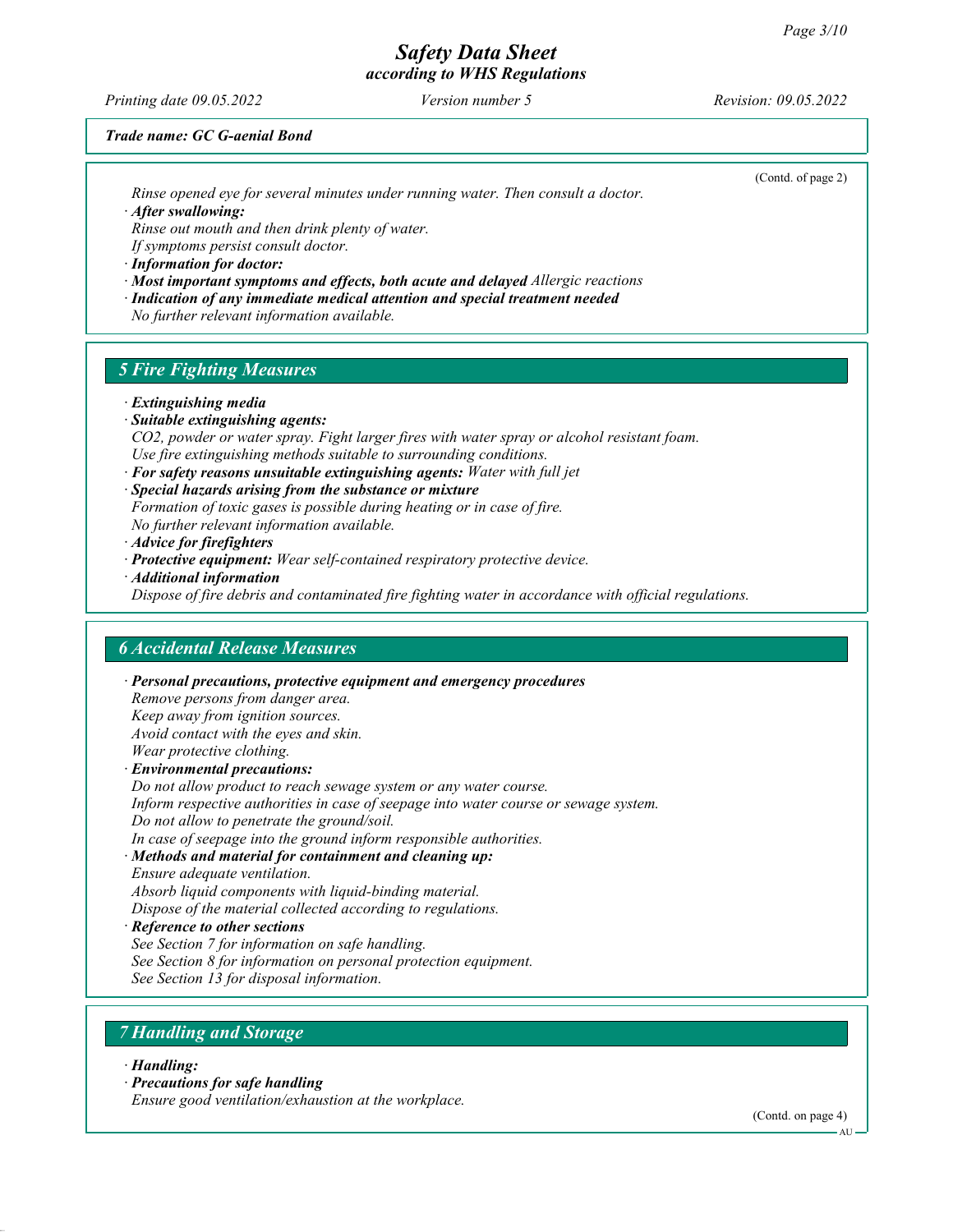Printing date 09.05.2022 Version number 5 Revision: 09.05.2022

Trade name: GC G-aenial Bond

(Contd. of page 3) Prevent formation of aerosols. Avoid contact with the eyes and skin. · Information about fire - and explosion protection: Keep ignition sources away - Do not smoke. Protect against electrostatic charges. Do not spray onto a naked flame or any incandescent material. · Conditions for safe storage, including any incompatibilities · Storage: · Requirements to be met by storerooms and receptacles: Store in a cool location. Store only in unopened original receptacles. · Information about storage in one common storage facility: Store away from foodstuffs. · Further information about storage conditions: Keep container tightly sealed. Store in cool, dry conditions in well sealed receptacles. Protect from heat and direct sunlight. Store in a cool place.  $\cdot$  Specific end use(s) No further relevant information available.

8 Exposure controls and personal protection

· Additional information about design of technical facilities: No further data; see item 7.

· Control parameters

· Ingredients with limit values that require monitoring at the workplace:

67-64-1 acetone

 $WES$  Short-term value: 2375 mg/m<sup>3</sup>, 1000 ppm

Long-term value:  $1185$  mg/m<sup>3</sup>, 500 ppm

· DNELs

#### 128-37-0 Butylated hydroxytoluene

Dermal  $DNEL$  dermal  $0.5$  mg/kg bw/day (man)

Inhalative DNEL inhalation  $3.5$  mg/m3 (man)

· Additional information: The lists valid during the making were used as basis.

- · Exposure controls
- · Personal protective equipment:
- General protective and hygienic measures:

The usual precautionary measures are to be adhered to when handling chemicals.

Avoid contact with the eyes and skin.

Wash hands before breaks and at the end of work.

Keep away from foodstuffs, beverages and feed.

Immediately remove all soiled and contaminated clothing

· Respiratory protection: Suitable respiratory protective device recommended.

· Protection of hands:



Protective gloves

(Contd. on page 5)

AU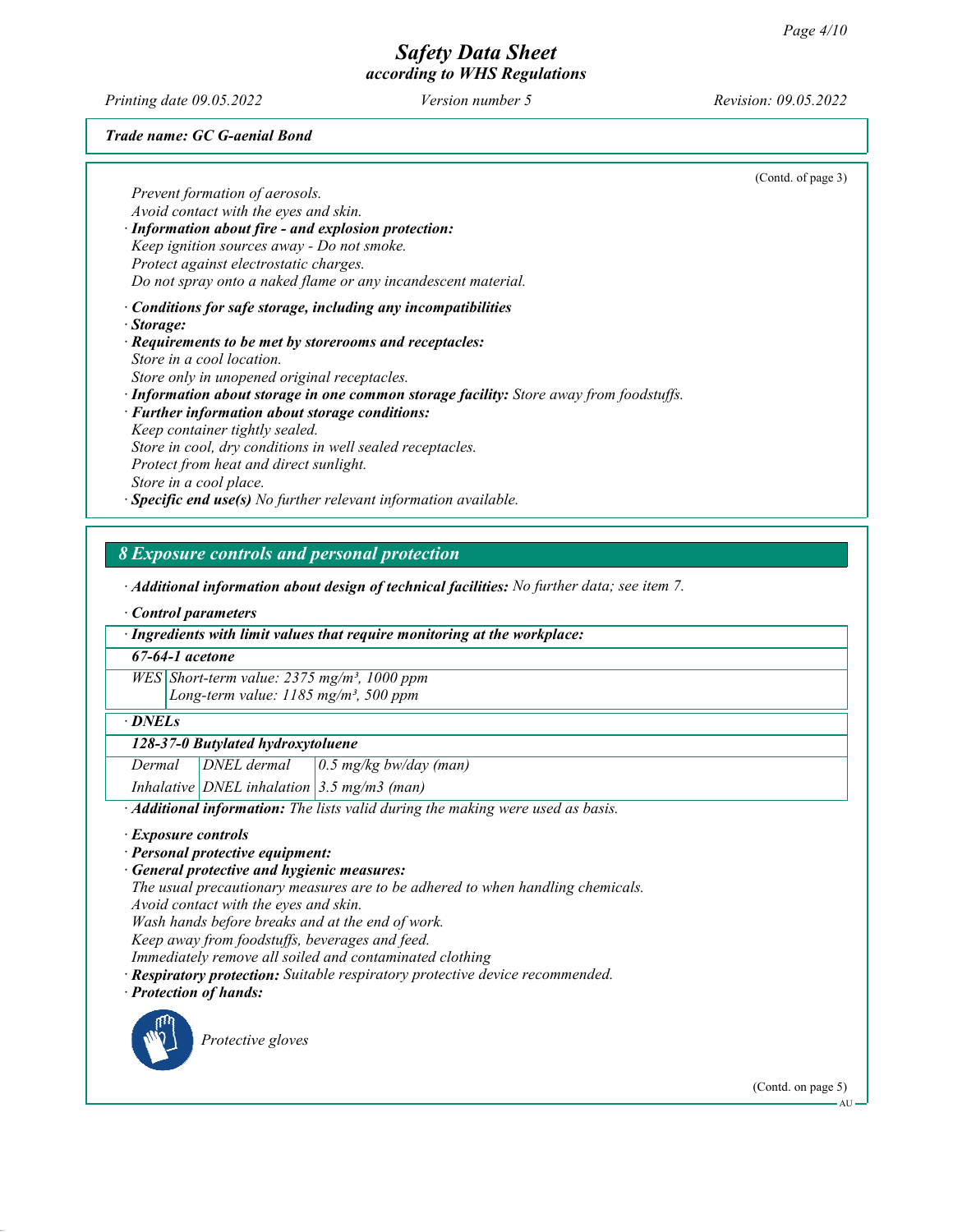Printing date 09.05.2022 Version number 5 Revision: 09.05.2022

#### Trade name: GC G-aenial Bond

· Material of gloves

(Contd. of page 4)

The selection of the suitable gloves does not only depend on the material, but also on further marks of quality and varies from manufacturer to manufacturer. As the product is a preparation of several substances, the resistance of the glove material can not be calculated in advance and has therefore to be checked prior to the application.

· Penetration time of glove material The exact break through time has to be found out by the manufacturer of the protective gloves and has to be observed.

· Eye protection:



Tightly sealed goggles

# 9 Physical and Chemical Properties

| · Information on basic physical and chemical properties<br>· General Information                                          |                                               |
|---------------------------------------------------------------------------------------------------------------------------|-----------------------------------------------|
| $\cdot$ Appearance:                                                                                                       |                                               |
| Form:                                                                                                                     | Liquid                                        |
| Colour:                                                                                                                   | Light yellow                                  |
| $\cdot$ Odour:                                                                                                            | Ester-like                                    |
| · Odour threshold:                                                                                                        | Not determined.                               |
| $\cdot$ pH-value:                                                                                                         | Not determined.                               |
| $\cdot$ Change in condition<br>Melting point/freezing point:<br>Initial boiling point and boiling range: 56 °C (132.8 °F) | $-95 °C (-139 °F)$                            |
| · Flash point:                                                                                                            | $-17 °C (1.4 °F)$                             |
| · Flammability (solid, gas):                                                                                              | Not applicable.                               |
| · Ignition temperature:                                                                                                   | Undetermined.                                 |
| · Decomposition temperature:                                                                                              | Not determined.                               |
| · Auto-ignition temperature:                                                                                              | Product is not selfigniting.                  |
| · Explosive properties:                                                                                                   | Product does not present an explosion hazard. |
| · Explosion limits:                                                                                                       |                                               |
| Lower:                                                                                                                    | $2.6$ Vol $\%$                                |
| <b>Upper:</b>                                                                                                             | $13$ Vol $\%$                                 |
| · Vapour pressure:                                                                                                        | Not determined.                               |
| $\cdot$ Density:                                                                                                          | Not determined.                               |
| $\cdot$ Relative density                                                                                                  | Not determined.                               |
| · Vapour density                                                                                                          | Not determined.                               |
| $\cdot$ Evaporation rate                                                                                                  | Not determined.                               |
| · Solubility in / Miscibility with<br>water:                                                                              | Fully miscible.                               |
| · Partition coefficient: n-octanol/water:                                                                                 | Not determined.                               |
|                                                                                                                           | (Contd. on page 6)                            |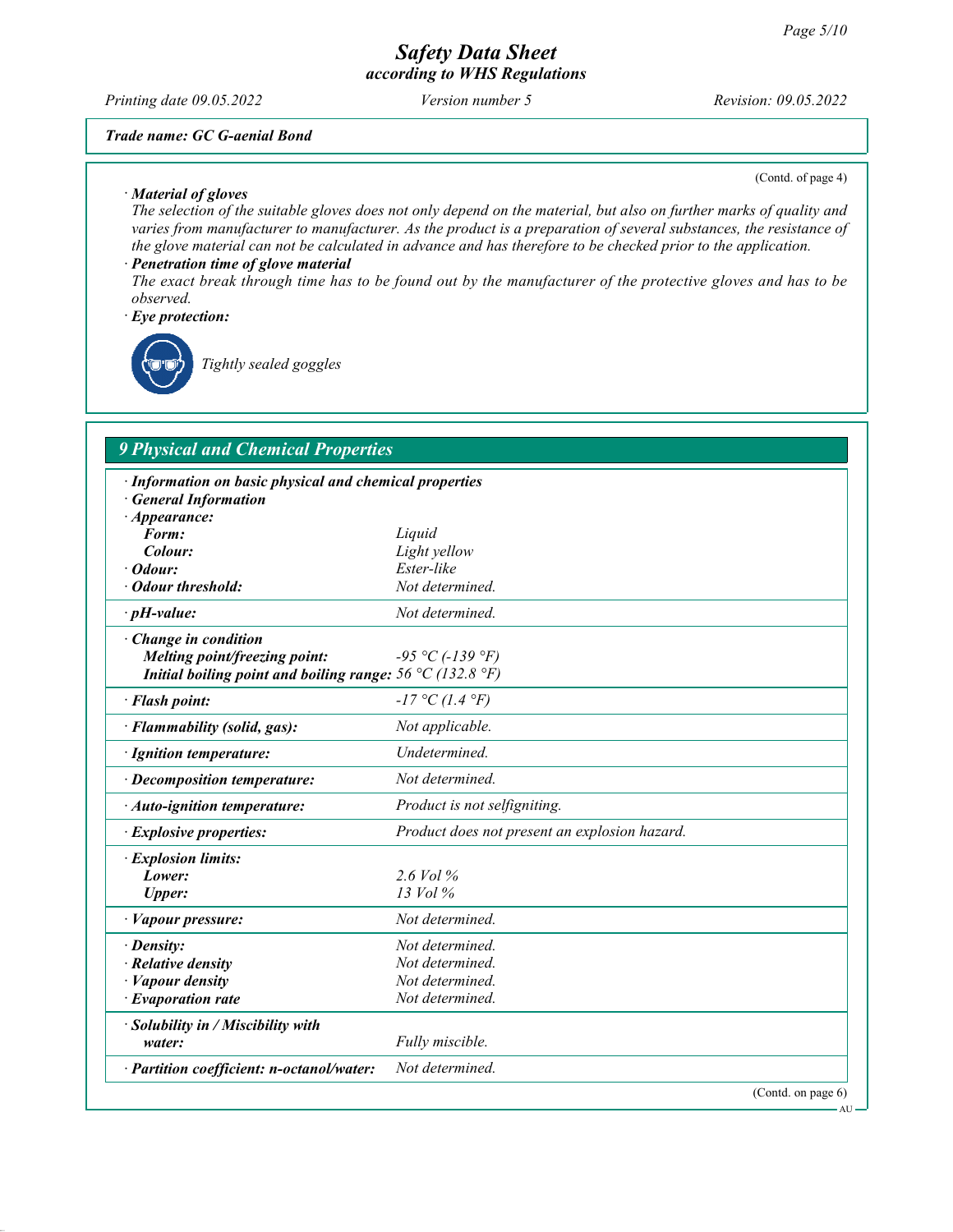Printing date 09.05.2022 Version number 5 Revision: 09.05.2022

Trade name: GC G-aenial Bond

|                           |                                            | (Cond. of page 5) |
|---------------------------|--------------------------------------------|-------------------|
| $\cdot$ <i>Viscosity:</i> |                                            |                   |
| Dynamic:                  | Not determined.                            |                   |
| Kinematic:                | Not determined.                            |                   |
| · Solvent content:        |                                            |                   |
| Organic solvents:         | 37.9 %                                     |                   |
| Water:                    | 19.4%                                      |                   |
| $VOC$ (EC)                | $470.0$ g/l                                |                   |
| $\cdot$ Other information | No further relevant information available. |                   |

#### 10 Stability and Reactivity

· Reactivity No further relevant information available.

- · Chemical stability
- · Thermal decomposition / conditions to be avoided: No decomposition if used according to specifications.
- · Possibility of hazardous reactions No dangerous reactions known.
- · Conditions to avoid No further relevant information available.
- · Incompatible materials: No further relevant information available.
- · Hazardous decomposition products: No dangerous decomposition products known.

#### 11 Toxicological Information

· Information on toxicological effects

· Acute toxicity

· LD/LC50 values relevant for classification:

67-64-1 acetone

Oral [LD50  $\frac{5,800 \text{ mg/kg}}{(\text{rat (f+m)})}$ 

Dermal  $|LD50|20,000$  mg/kg (rabbit)

#### 128-37-0 Butylated hydroxytoluene

Oral LD50 >6,000 mg/kg (rat (f+m)) (OECD 401)

· Primary irritant effect:

· Skin corrosion/irritation Irritant to skin and mucous membranes.

· Serious eye damage/irritation Irritating effect.

· Respiratory or skin sensitisation Sensitisation possible through skin contact.

· Additional toxicological information:

The product shows the following dangers according to the calculation method of the General EU Classification Guidelines for Preparations as issued in the latest version: Irritant

· Repeated dose toxicity No further relevant information available.

CMR effects (carcinogenity, mutagenicity and toxicity for reproduction)

No further relevant information available.

(Contd. on page 7)

AU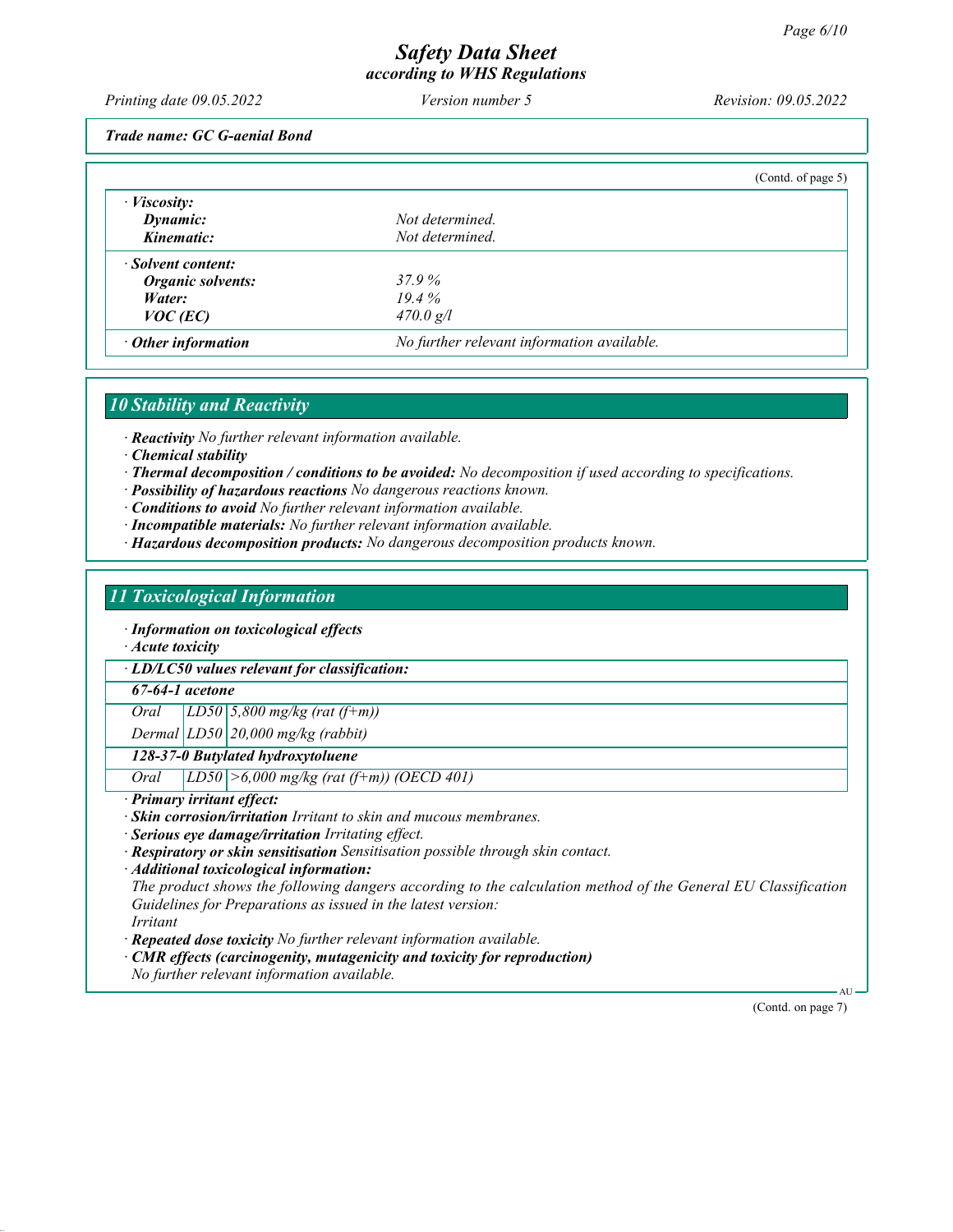Printing date 09.05.2022 Version number 5 Revision: 09.05.2022

Trade name: GC G-aenial Bond

(Contd. of page 6)

#### 12 Ecological Information

- · Toxicity
- · Aquatic toxicity:
- 128-37-0 Butylated hydroxytoluene
- EC50/48h (static) 0.48 mg/l (daphnia magna) (OECD 202)
- · Persistence and degradability No further relevant information available.
- · Behaviour in environmental systems:
- · Bioaccumulative potential No further relevant information available.
- · Mobility in soil No further relevant information available.
- · Ecotoxical effects:
- · Remark: Harmful to fish
- · Additional ecological information:
- · General notes:
- Harmful to aquatic organisms
- Water hazard class 3 (German Regulation) (Self-assessment): extremely hazardous for water
- Do not allow product to reach ground water, water course or sewage system, even in small quantities. Danger to drinking water if even extremely small quantities leak into the ground.
- · Results of PBT and vPvB assessment
- · PBT: Not applicable.
- · vPvB: Not applicable.
- $\cdot$  Other adverse effects No further relevant information available.

#### 13 Disposal considerations

- · Waste treatment methods
- · Recommendation
- Must not be disposed together with household garbage. Do not allow product to reach sewage system.
- · Uncleaned packaging:
- · Recommendation: Disposal must be made according to official regulations.
- · Recommended cleansing agents: Water, if necessary together with cleansing agents.

| $\cdot$ UN-Number               |                      |  |
|---------------------------------|----------------------|--|
| $\cdot$ ADG, IMDG, IATA         | UN1090               |  |
| $\cdot$ UN proper shipping name |                      |  |
| $\cdot$ ADG                     | 1090 ACETONE mixture |  |
| $\cdot$ IMDG, IATA              | <b>ACETONE</b>       |  |
| · Transport hazard class(es)    |                      |  |
| $\cdot$ ADG                     |                      |  |
|                                 |                      |  |
|                                 |                      |  |
|                                 |                      |  |
|                                 |                      |  |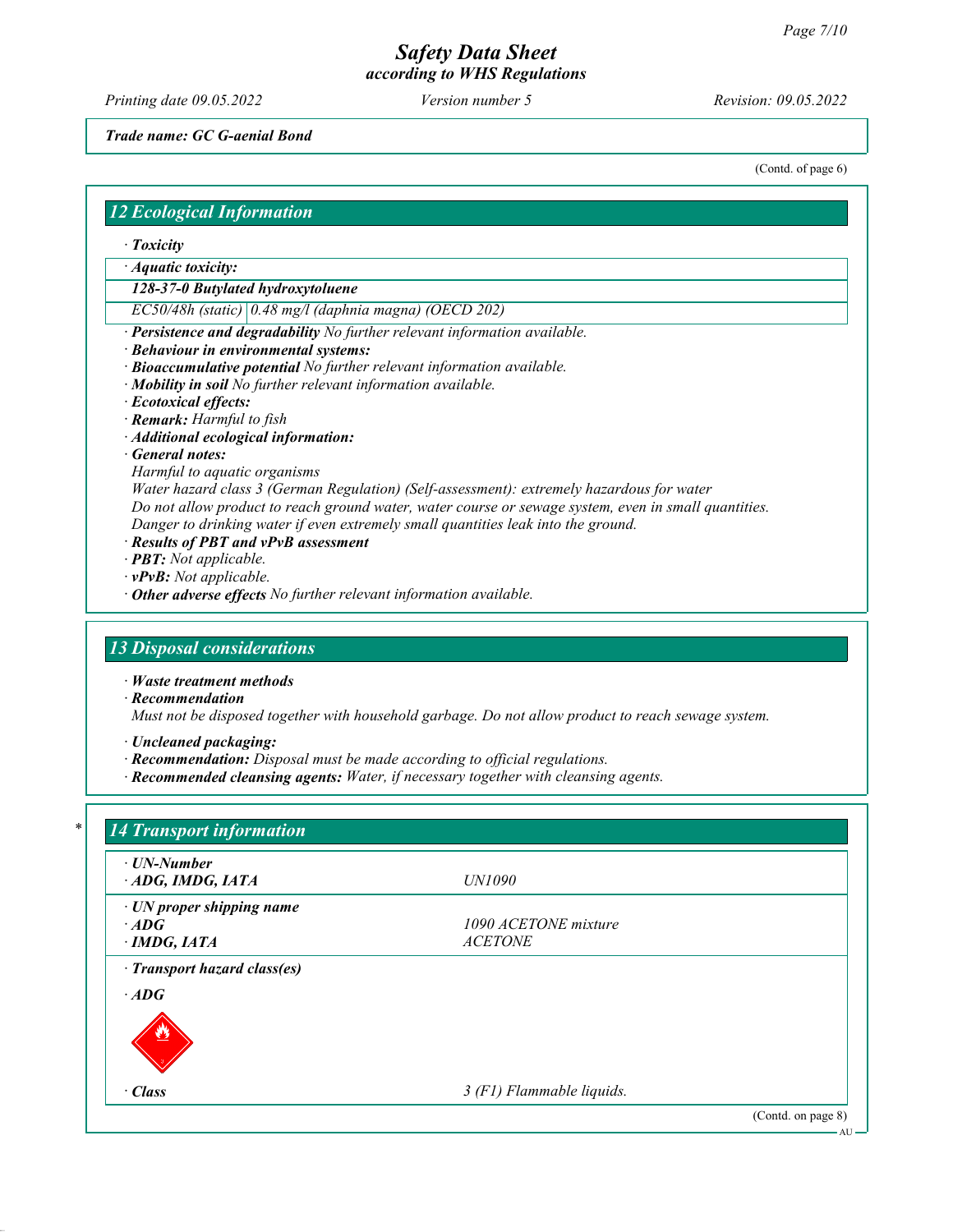$- AU -$ 

# Safety Data Sheet according to WHS Regulations

Printing date 09.05.2022 Version number 5 Revision: 09.05.2022

Trade name: GC G-aenial Bond

|                                                     | (Contd. of page 7)                                    |
|-----------------------------------------------------|-------------------------------------------------------|
| $\cdot$ Label                                       | $\mathfrak{Z}$                                        |
| $\cdot$ IMDG, IATA                                  |                                                       |
|                                                     |                                                       |
|                                                     |                                                       |
|                                                     |                                                       |
| · Class                                             | 3 Flammable liquids.                                  |
| $\cdot$ Label                                       | $\mathfrak{Z}$                                        |
| · Packing group                                     |                                                       |
| ADG, IMDG, IATA                                     | $I\!I$                                                |
| · Environmental hazards:                            |                                                       |
| · Marine pollutant:                                 | No                                                    |
| · Special precautions for user                      | Warning: Flammable liquids.                           |
| · Hazard identification number (Kemler code):       | 33                                                    |
| · EMS Number:<br>· Stowage Category                 | $F-E,S-D$<br>E                                        |
| · Transport in bulk according to Annex II of Marpol |                                                       |
| and the IBC Code                                    | Not applicable.                                       |
| · Transport/Additional information:                 |                                                       |
| $\cdot$ ADG                                         |                                                       |
| $\cdot$ Limited quantities (LQ)                     | IL                                                    |
| $\cdot$ Excepted quantities (EQ)                    | Code: E2                                              |
|                                                     | Maximum net quantity per inner packaging: 30 ml       |
| · Transport category                                | Maximum net quantity per outer packaging: 500 ml<br>2 |
| · Tunnel restriction code                           | D/E                                                   |
| $\cdot$ IMDG                                        |                                                       |
| $\cdot$ Limited quantities (LQ)                     | IL                                                    |
| $\cdot$ Excepted quantities (EQ)                    | Code: E2                                              |
|                                                     | Maximum net quantity per inner packaging: 30 ml       |
|                                                     | Maximum net quantity per outer packaging: 500 ml      |
| · UN "Model Regulation":                            | UN1090, ACETONE mixture, 3, II                        |

# 15 Regulatory information

· Safety, health and environmental regulations/legislation specific for the substance or mixture

| · Australian Inventory of Industrial Chemicals |                                                              |
|------------------------------------------------|--------------------------------------------------------------|
| $\overline{67-64-1}$ acetone                   |                                                              |
|                                                | 109-16-0 $\sqrt{2}$ , 2'-ethylenedioxydiethyl dimethacrylate |
|                                                | Silane, dichlorodimethyl-, reaction products with silica     |
|                                                | 75980-60-8 diphenyl(2,4,6-trimethylbenzoyl)phosphine oxide   |
|                                                | $1344-28-1$ aluminium oxide                                  |
|                                                | $465-29-2$ Bornane-2, 3-dione                                |
|                                                | (Contd. on page 9)                                           |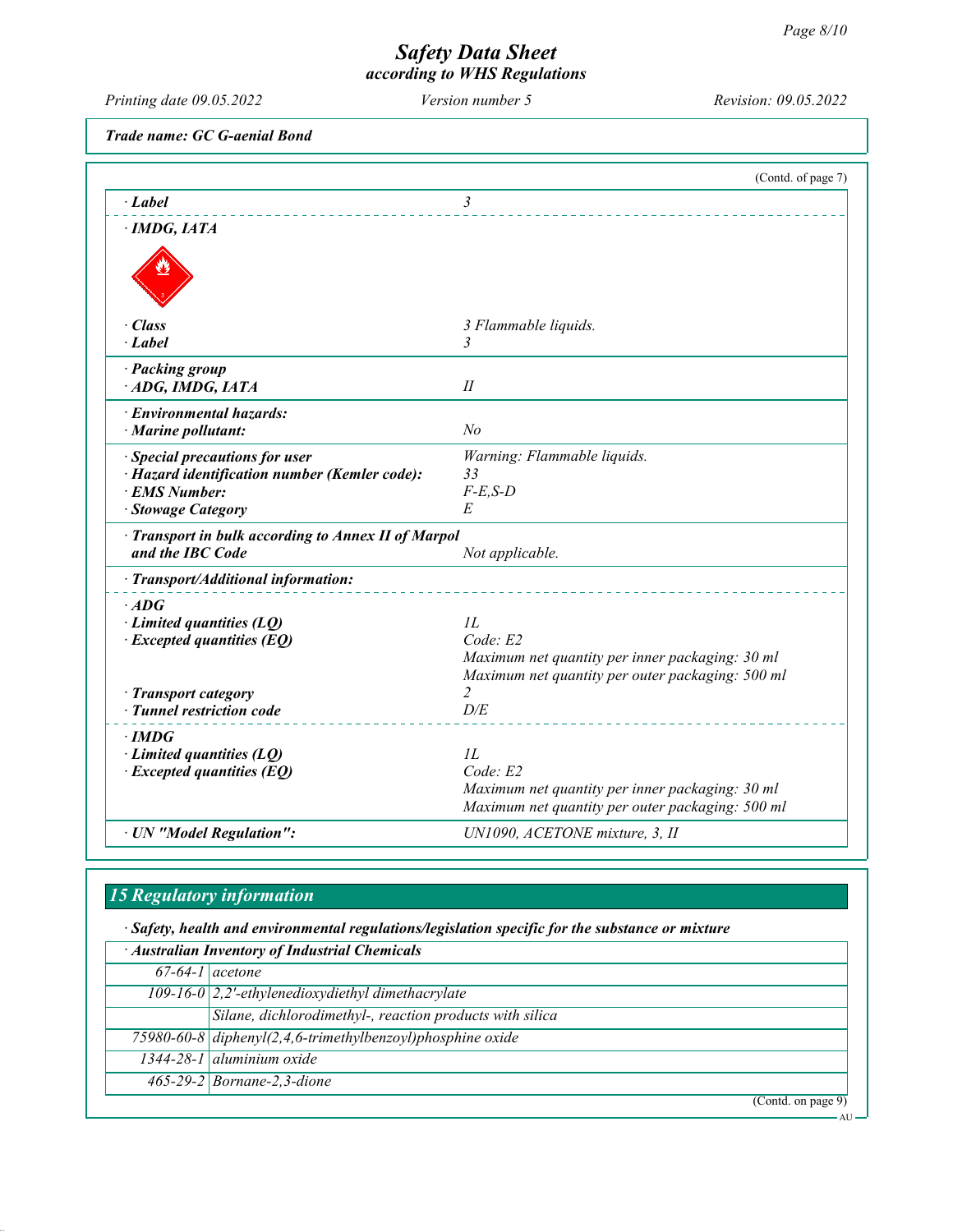Printing date 09.05.2022 Version number 5 Revision: 09.05.2022

(Contd. of page 8)

Trade name: GC G-aenial Bond

10287-53-3 ethyl 4-dimethylaminobenzoate 128-37-0 Butylated hydroxytoluene

| 7732-18-5 Water                                                                                                                                                                                                                                                                                                                                                                                                                                                                                                                                                                                                                                                                                                                                                                                                                                                                      |                |
|--------------------------------------------------------------------------------------------------------------------------------------------------------------------------------------------------------------------------------------------------------------------------------------------------------------------------------------------------------------------------------------------------------------------------------------------------------------------------------------------------------------------------------------------------------------------------------------------------------------------------------------------------------------------------------------------------------------------------------------------------------------------------------------------------------------------------------------------------------------------------------------|----------------|
| · Standard for the Uniform Scheduling of Medicines and Poisons                                                                                                                                                                                                                                                                                                                                                                                                                                                                                                                                                                                                                                                                                                                                                                                                                       |                |
| $\overline{67-64-1}$ acetone                                                                                                                                                                                                                                                                                                                                                                                                                                                                                                                                                                                                                                                                                                                                                                                                                                                         | S <sub>5</sub> |
| <b>GHS label elements</b> The product is classified and labelled according to the Globally Harmonised System (GHS).<br>· Hazard pictograms                                                                                                                                                                                                                                                                                                                                                                                                                                                                                                                                                                                                                                                                                                                                           |                |
| GHS02<br>GHS07                                                                                                                                                                                                                                                                                                                                                                                                                                                                                                                                                                                                                                                                                                                                                                                                                                                                       |                |
| · Signal word Danger                                                                                                                                                                                                                                                                                                                                                                                                                                                                                                                                                                                                                                                                                                                                                                                                                                                                 |                |
| · Hazard-determining components of labelling:<br>2,2'-ethylenedioxydiethyl dimethacrylate<br>$\cdot$ Hazard statements<br>Highly flammable liquid and vapour.<br>Causes skin irritation.<br>Causes serious eye irritation.<br>May cause an allergic skin reaction.<br>May cause drowsiness or dizziness.<br>· Precautionary statements<br>Keep away from heat, hot surfaces, sparks, open flames and other ignition sources. No smoking.<br>Wear protective gloves / eye protection / face protection.<br>IF ON SKIN (or hair): Take off immediately all contaminated clothing. Rinse skin with water [or shower].<br>IF IN EYES: Rinse cautiously with water for several minutes. Remove contact lenses, if present and easy to do.<br>Continue rinsing.<br>Store locked up.<br>Dispose of contents/container in accordance with local/regional/national/international regulations. |                |
| $\cdot$ Directive 2012/18/EU<br>· Named dangerous substances - ANNEX I None of the ingredients is listed.<br>$\cdot$ Qualifying quantity (tonnes) for the application of lower-tier requirements 5,000 t<br>$\cdot$ Qualifying quantity (tonnes) for the application of upper-tier requirements 50,000 t<br>· Chemical safety assessment: A Chemical Safety Assessment has not been carried out.                                                                                                                                                                                                                                                                                                                                                                                                                                                                                     |                |
| <b>16 Other information</b>                                                                                                                                                                                                                                                                                                                                                                                                                                                                                                                                                                                                                                                                                                                                                                                                                                                          |                |
| · Relevant phrases<br>H225 Highly flammable liquid and vapour.<br>H315 Causes skin irritation.<br>H317 May cause an allergic skin reaction.<br>H319 Causes serious eye irritation.<br>H335 May cause respiratory irritation.<br>H336 May cause drowsiness or dizziness.<br>H361 Suspected of damaging fertility or the unborn child.                                                                                                                                                                                                                                                                                                                                                                                                                                                                                                                                                 |                |

· Department issuing SDS: Regulatory affairs

· Contact: msds@gc.dental

(Contd. on page 10)  $-$  AU  $-$